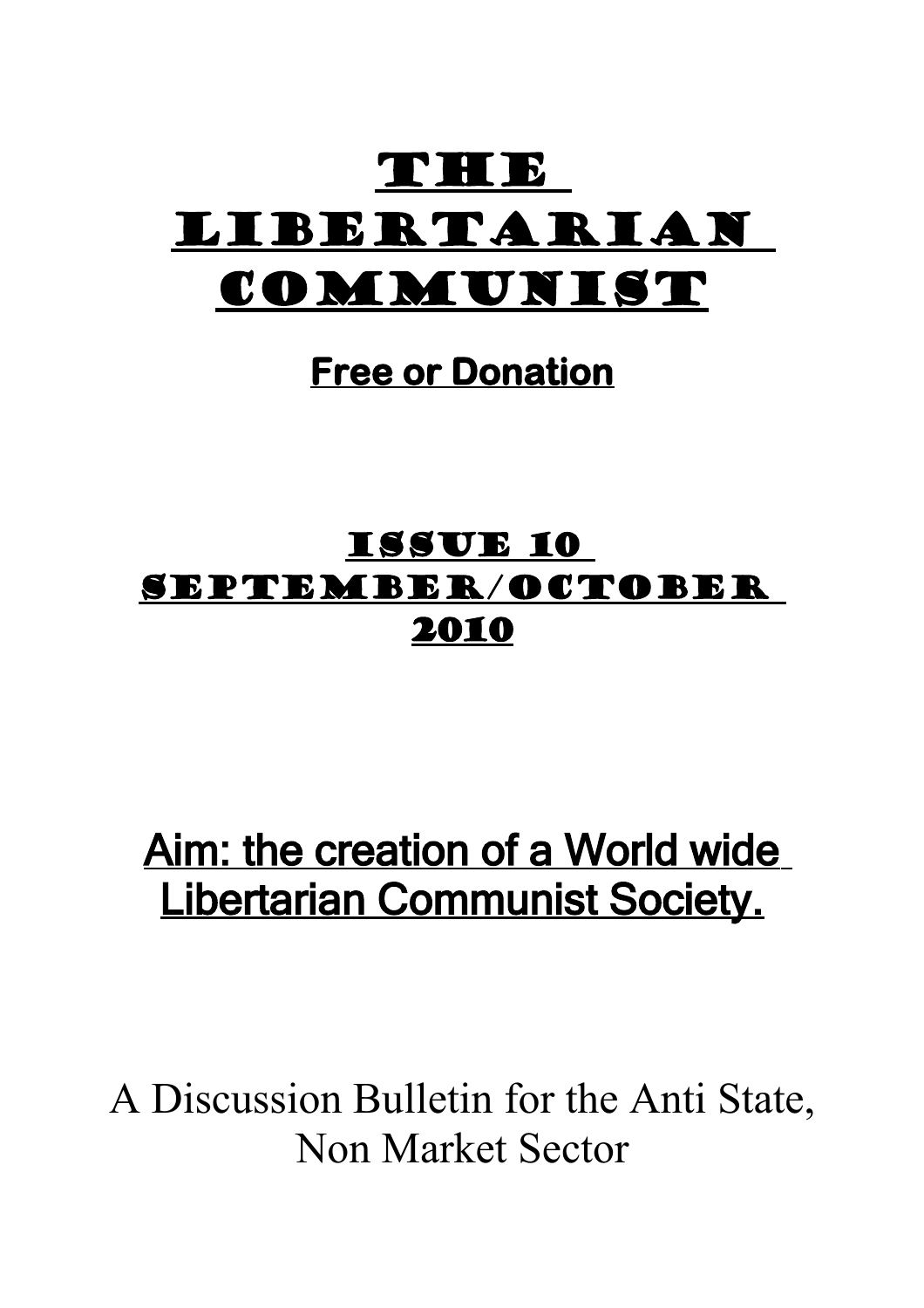The purpose of The Libertarian Communist is to promote discussion amongst the Anti State, Non Market sector irrespective of whether individuals or groups consider themselves as Anarchist, Communist or Socialist as all such titles are in need of further qualification. If you have disagreements with an article in this or any other issue, wish to offer comment or want to contribute something else to the discussion then please get in touch. If any article focuses on a particular group then that group has, as a matter of course, the right to reply. So please get in touch with your article, letters and comments. You can do this by contacting com. lib.org@googlemail.com or writing to Ray Carr, Flat 1, 99 Princess Road, Branksome, Poole, Dorset BH12 1BQ.

==========================================================================

# **Contents**

Page 2: About this Issue

Page 3: Problems of Revolution (1): The Money Thing or "Socialism is the Moneyless Society", Discuss: Kathy Summerson

Page 4: Problems of Revolution (2) The Class Struggle and Independent Working Class Education (IWCE)

Page 9: News from the ASNM sector: (1) The move to rebuild Industrial Syndicalism in the UK.

Page 11: News from the ASNM sector (2) Sol Fed (North London)

Page 11/12 News and Contact details from the Anti State, Non Market Sector

# **Correction to issue 9 and what's in this issue.**

We noticed a bit of an error in the last issue, now you may have spotted many mistakes, well we would respond by suggesting that most mistakes are deliberate, we just haven't organised the competition to go with them but we will own up and admit that this one was not deliberate. In the article, *Problems of Revolution, Labour Vouchers or Free Access,* at the top of page 8 the word **"needs"** should have been **"means".** So the sentence at the bottom of page 7, top of page 8 should have read as follows: "*Kropotkin [The Conquest of Bread page 221] argued that the day when any associations of individuals asked themselves the question what are the needs of all and what are the means of satisfying them?"*

With that out of the way what about this issue? The **Problems of Revolution, Labour Vouchers or Free Access?** feature prompted a reply by Kathy Summerson. This criticises the SPGB for being too concerned about socialism being a moneyless society and concentrating on star gazing about what the future society might look like rather than how we might get there. We are pleased to publish this response, (remember SPGB members you have the right of reply), but would also like to make clear, in case we are tarred with star gazing ourselves, that the "Problems of Revolution" feature is intended to investigate issues both of how we might achieve our goal and the problems we may face when we get there and whilst the former is the one that will mainly occupy our minds the latter is important because the problems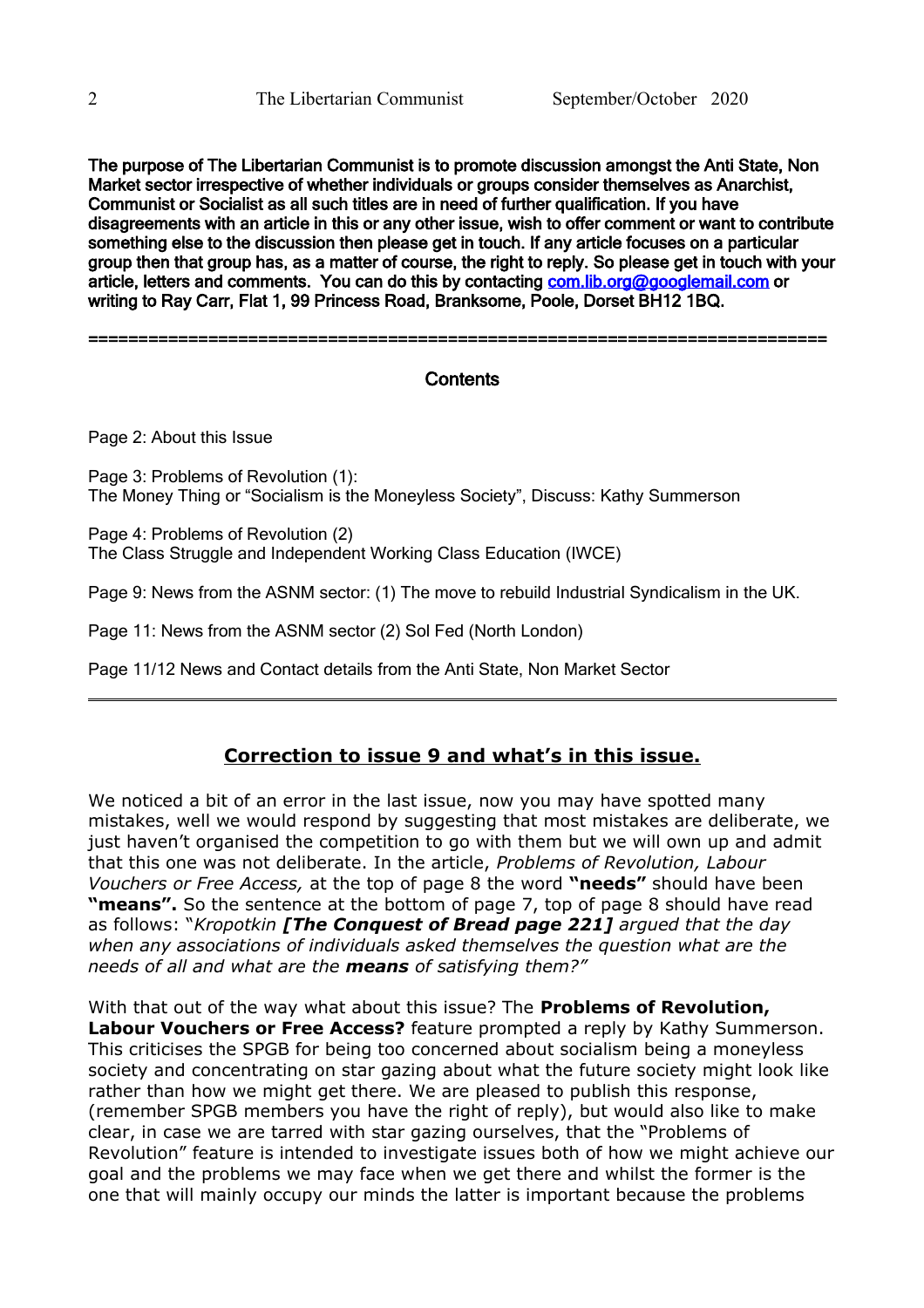will not all be cleared up the day after the revolution. We are including another issue under the "Problems of Revolution" heading and this does focus on the here and now as it relates to the role that can be played by the renewal of an Independent Working Class Education movement, (IWCE) in developing a greater level of class consciousness amongst the working class and the difficulties in creating such a movement. In the news from the ASNM sector we have a couple of articles on the attempt to revive industrial syndicalism in light of the current attacks faced by the working class in response to the crisis created by the capitalist system. As usual we have news and contact details from around the anti state, non market sector.

==============================================

**Problems of Revolution (1)**

# The Money Thing or "Socialism is the moneyless society", discuss

That the SPGB has an obsession with money is obvious and unquestionable. The literature seldom lets slip the opportunity to blab out that socialism will be a moneyless etc, etc society. The moneyless is increasingly to the fore, and the etc, etc, increasingly marginalised or dropped altogether. This is really rather interesting because there is nothing specifically relating to money in the 'Declaration of Principles', supposedly the party's ideological basis. The emphasis here, in this well-crafted and well-cursed document, is on production. Not surprisingly, because socialism is

#### the social ownership of the means of production

While it is fair in an informal conversation about life after the class war to witter on about the abolition of money, to base one's whole propaganda effort on the "Socialism = Moneyless Society" equation is nothing less than rank utopianism. Because equating socialism with a moneyless society is immediately setting

preconditions, the preliminary to what the SPGB does 'best', the tedious and interminable debate about what socialism will be like. These preconditions, effectively setting up an imaginary society which is to be fulfilled, are nothing less than utopianism, the pre-modern form of socialism which should have died with Owen and Fourier. The SPGB differs only from the olds as to how to bring this wonder-world about.

Socialism and the moneyless society are not different names for the same thing. It is possible to formulate a number of possible theoretical societies, in SPGBish flight of fancy mode, in which money is abolished but class ownership remains. A case in point is the Zeitgeist movement - which essentially envisages the abolition of money but control of production by a technocratic elite, which, self-appointed and self-perpetuating, would effectively constitute a separate class. Whether this is feasible or not is entirely irrelevant. The point is that Zg World would be a moneyless society but not a socialist one. It is a far from encouraging sign that some SPGBers seem to be fans of the Zg.

It is not difficult to work out how the *"distributionist"* Heresy arose. Up to the 1970s, the SPGB was pre-eminently a street propagandist party, and as such needed a quick and easy way to show that Soviet Russia wasn't socialist. There was little better example than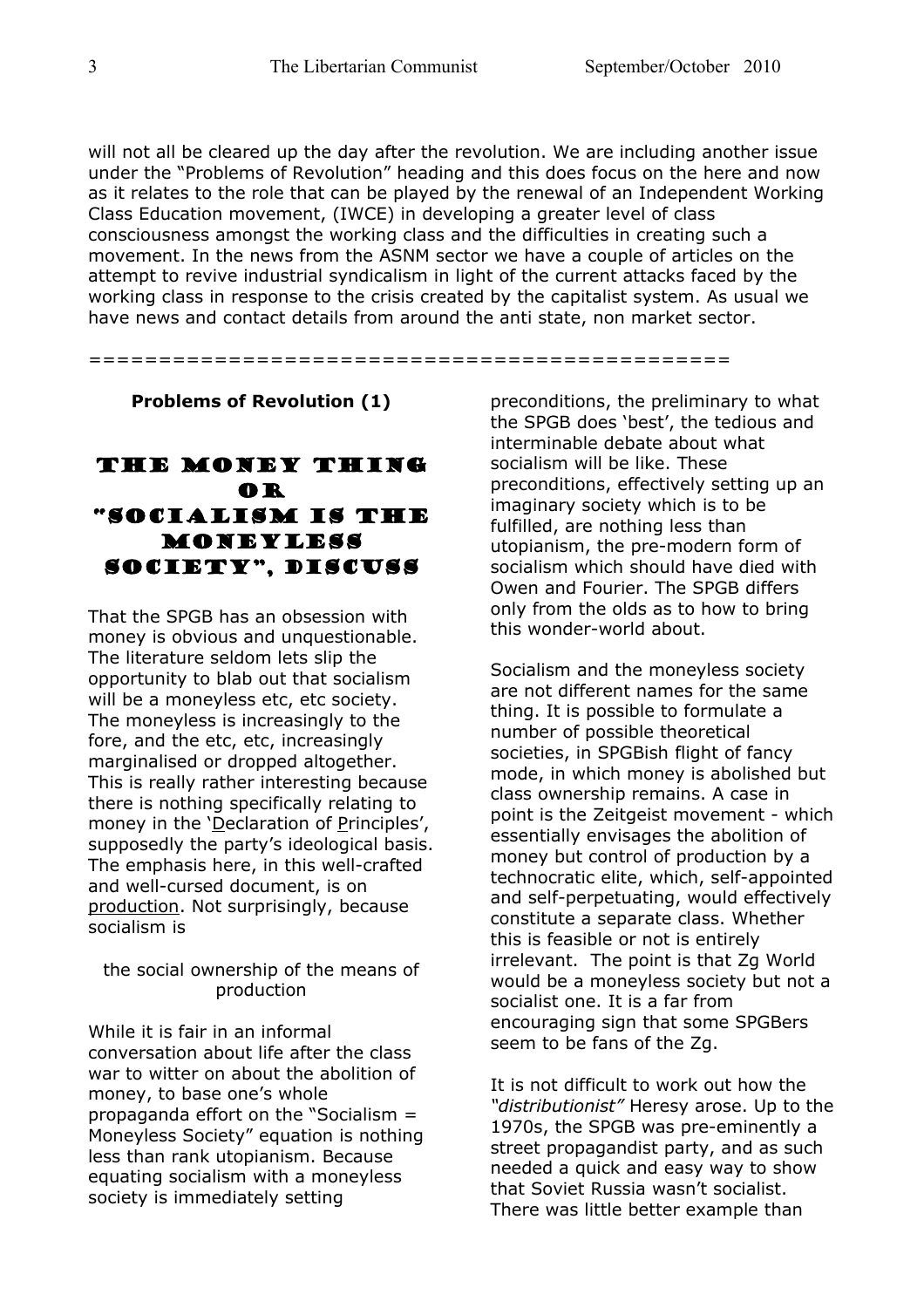the continued existence of money. More recently, the deindustrialisation of Britain and the rise of the consumer society means that production per se seems of little direct relevance. To producers, production is the crucial issue of the moment, to consumers, the indulgency of a world of free access is becoming vital.

Of course, the (extremely small number of) more educated SPGBers do not believe or say anything quite as crass. You may search, for instance, in Perrin's history of the party, for a hint of this sort of stupidity in vain. No wonder the old guard of the Socialist Studies Brigade hate him! A proper Marxist. How dreadful! However it is not the conscious minority but the majority that count  $-$  a group is no more or less than the sum of its members. And the majority view within the party is undoubtedly that the money thing separates the SPGB man from the leftist beast. It will, surely, not be long before the half-witted slackness that passes for the Socialist Case will become the official Party line.

So how, in my wise and humble opinion, would goods and services be distributed in a communist society? LTVs? Free access? Rationing? Trial by pitbull? Take notes: the precise means of distribution would depend on the circumstances of the revolution and the ethnological basis of society at the time. Thus, given the state of mid-Victorian society, Marx was quite right in *The Critique of the Gotha Programme* to envisage Labour Time Vouchers, the only form of nonexchange rationing then known. To go any further is to put the distribution cart before the production horse. We can indeed say, in unguarded moments or if pressed, that free access to goods and services would be the most likely mechanism given the current state of society and the envisaged revolutionary process. However, this is a long way

from the selling of socialism as the moneyless society. The abolition of money is, at most, a product of the common ownership of the means of production, rather than, as some SPGBers would have it, the aim itself.

My unasked for and unwelcome advice to SPGBers and others of their ilk is to de-emphasise the joys of the future ideal society and concentrate on boosting class consciousness. Or

Less ideal. More real.

Kathy Summerson

# **Problems of Revolution (2)**

========================

# **The Class Struggle and Independent Working Class Education (IWCE)**

*"The Global village has made possible such an overwhelming cultural dominance by the capitalist class that almost without effort it has impressed its image on institutions, customs and social behaviour to the point where the working class does not recognize itself as a class at all and workers for the most part are simply not convinced that such a thing as the class struggle actually exists!"*

So wrote comrade Mike Young to me **{Email Aug 3rd 2010}.** Writing in the Industrial Worker Jim Crutchfield argued that capitalism has de-educated workers by concentrating our minds on entertainment and pre-digested news and other propaganda so that our mental abilities never fully develop. In their present state the average worker can never be the self-disciplined self directed rebel worker we dream of. Many workers are angry and dissatisfied with their lives and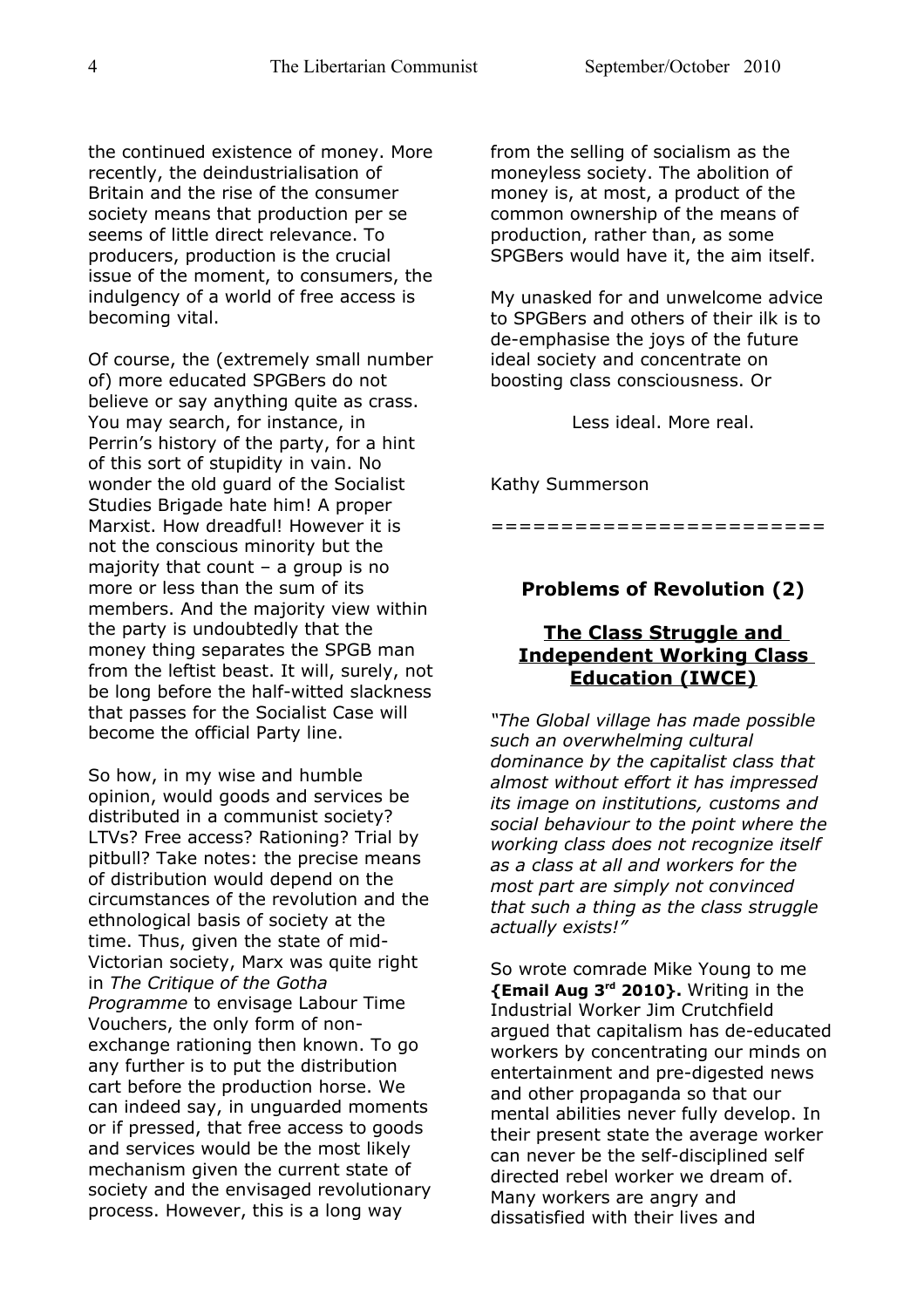instinctively know there is something wrong with the current system. But under capitalism the vast majority of workers are taught and trained to be passive, to obey orders and to fear real change. In the early 20<sup>th</sup> century, Crutchfield argues, things were somewhat different, all IWW delegates carried educational pamphlets and as well as relating to organising they also focused on economics, history and the industries they were trying to organise. There were less distractions than today and so workers were more likely to spend time reading and trying to educate themselves, study groups and self improvement societies were formed and socialist and anarchist literature was widely available **{Industrial Worker 2009, posted on the world in Common forum October 22nd 2009}**.

Jim Crutchfield argues in relation to the IWW, (but the same applies to most of us involved in the anti state, non market sector and to others who consider themselves part of the revolutionary movement), that when we speak of education, organisation and emancipation we have badly neglected the first of these and unless we put more emphasis on it we will never be able to build the organisations needed to bring about emancipation. As he argues, simply getting workers to join the One Big Union or whatever does not turn them into women and men ready made to carry through a revolution **[ibid}** The point could readily be made that many of us are not at that stage yet either so in helping to educate others we will be educating ourselves

Anyone with an interest in the movement for independent working class education in Britain could do worse than start off with the work of Colin Waugh, **'PLEBS' The Lost Legacy of Independent Working-Class Education.** Much of the information in the following section is taken from this source along with other pieces by the same author.

# **The League of the 'PLEBS' and the conflict over adult working class education.**

The League of the 'Plebs' was founded in October 1908 by industrial workers who were trade union sponsored students at Ruskin college. The 'Plebs' were supported by former students who had returned to their jobs as industrial workers. From January 1909 they began to organise socialist classes in places such as South Wales, the North East, Lancashire and other working class areas. By 1926-7 there were over one thousand such classes in Britain with 31,635 students organised under the name of the National Council of Labour Colleges (NCLC). Many classes similar to these were still running in 1964. In February 1909 the students launched a monthly called *The Plebs Magazine* which lasted until 1970. In 1909 from March 26<sup>th</sup> till April 6<sup>th</sup> they conducted a strike, or boycott of lectures at Ruskin College **{Colin Waugh, The Working Class Self Education Movement: The League of the 'Plebs', [www.workersliberty.org](http://www.workersliberty.org/) }.** The Ruskin strike or boycott of lectures was in protest against the forced resignation of Dennis Hird a lecturer and "left wing socialist" whose ideas about education at Ruskin was similar to the students. In reality this incident was part of a conflict between the students and those now in control of the college over what adult working class education should be about. The 'Plebs' developed from this conflict at Ruskin where the purpose of those in control was to shift the education emphasis towards teaching the idea that the working and ruling class had common interests. This conflict over education for working women and men has to be seen as part and parcel of the class struggle at that time. The students at Ruskin in the early 1900s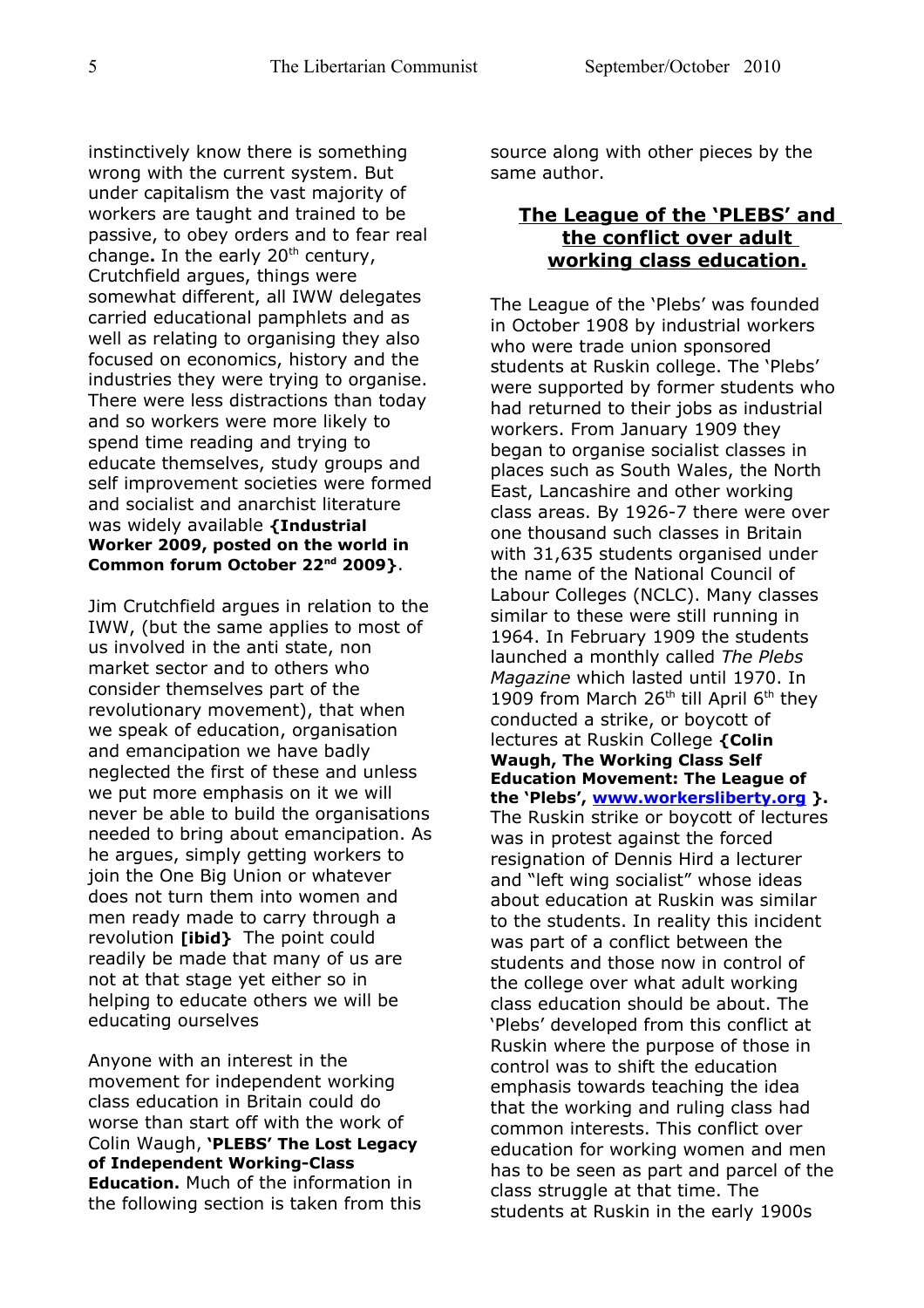saw mainstream and higher education, what they termed as orthodox education, as a means to enslave the working class. In their view the content of education for trade union activists should be Marxian economics, industrial history and philosophy, regarding teaching and learning methods they favoured participatory small group discussions of texts integrated with public speaking, most of this was based on the practice of the Socialist Labour Party in Scotland **{Colin Waugh, article based on talk given at Ruskin College meeting 27/3/10}.** In essence their ideas on education for working class people were separate and independent of the formalised system and in conflict to how those gaining control at Ruskin saw the future for that college.

# **Ruskin, the University extension movement and the Workers' Educational Association (WEA).**

The founding of Ruskin College in 1899 by two American socialists Charles Beard and Walter Vrooman and the establishment of the Workers Educational Association (WEA) in the early 1900s came during a period of heightened class struggle. This can be seen not only in terms of increases in trade union membership and number of strikes but also in terms of the radicalisation of working class activists. The years 1903/4 saw splits in the Social Democratic Federation (SDF). A speaking tour of Scotland and England by De Leon was influential and SDF dissidents in Scotland formed a British wing of the Socialist Labour Party (SLP) and syndicalist ideas which emphasised the inherent conflict of interests between workers and employers were more readily accepted. Between its establishment in 1899 and 1908 Ruskin made a substantial impact. Around 450 people attended Ruskin Hall in Oxford as full time residential students and over 8,000 enrolled on the correspondence course some of whom

also took part in the scheme where correspondence students could meet in small local discussion groups. By 1902 it had 96 classes across the country, mainly in industrial areas and this became the main route for industrial workers to progress to becoming residential students at Ruskin College in Oxford **{Colin Waugh, 'PLEBS'}.** 

Following the demise of Chartism in 1848 some sections of the ruling class felt that extending adult education to sections of the working class could be one way of heading off future working class revolt. The idea was to create a layer of articulate working class people who would preach class harmony rather than conflict. One such project was the University extension movement where academics travelled around the country lecturing to people unable to attend university. However by the 1890s it was clear that such projects were attracting better off people rather than members of the working class **{ibid, pp.3-4}.** The Workers' Educational Association (WEA) developed in the early 1900s, its founder Albert Mansbridge was the type of person that "Christian Socialists" in the extension movement had in mind, a working class person who believed in class harmony and felt that adult education could help bring it about. A related development was the 1902 Education Act, partly inspired by the Fabian Sydney Webb and R L Morant, (Later Sir Robert Morant). This brought in Local Education Authorities (LEAs) to replace elected School Boards and Morant, wrote into the act a clause which allowed LEAs to organise or assist evening classes for adults **{ibid.p.7}.**  Since the WEA project of Mansbridge and that of the extension movement had the same aims of using adult education to promote class collaboration it suited them to form an alliance and as Ruskin Hall was on the doorstep of Oxford University and was recruiting and retaining working class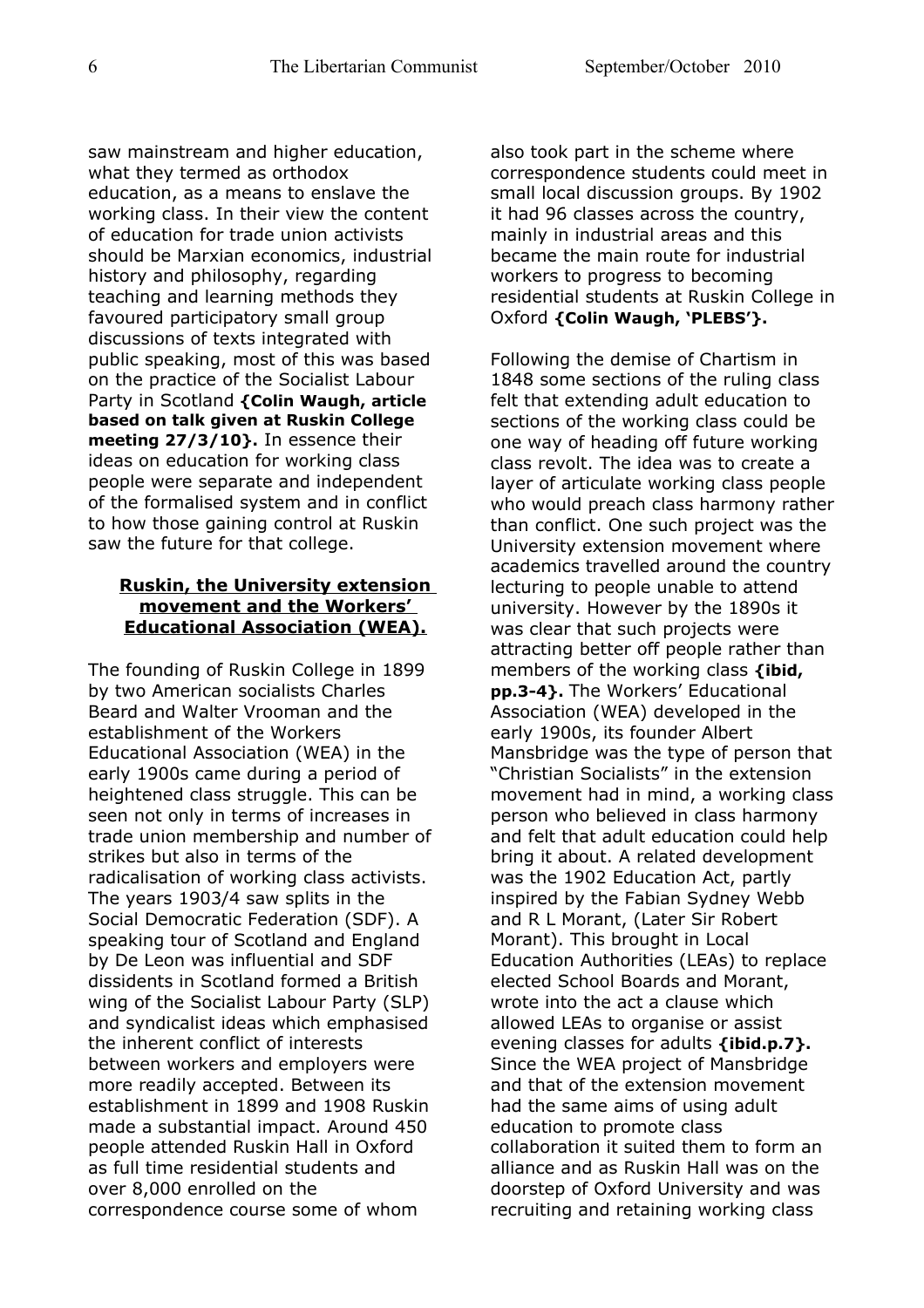students it was ripe for the WEA/Extension movement to make a move to take control of it. From the summer of 1907 onwards the alliance

increased activity aimed at gaining a foothold at Ruskin. One such move was to seek outright funding so that the college was not dependent on union funding alone although the aim did not extend to cutting off that source of funding completely **{ibid, pp. 9, 17- 18}.** 

In October 1907 there was a move to promote closer links between Ruskin and the university. At a meeting where Dennis Hird and Lord Curzon, the Chancellor of Oxford and former viceroy of India, who was invited to Ruskin, both spoke, with students in attendance, a clash developed between the two which resulted in Lord Curzon walking out. Following this a sub committee of the executive, including Lee Smith who had been appointed over the head of Hird, proposed that Hird, who had been appointed by Beard and Vrooman as Principal/warden, should be forbidden to teach economics and sociology. In the spring of 1908 student representatives tried but failed in an attempt to get more union funds for the college. In the summer of that year, the executive, again over the head of Hird, brought in revision papers, compulsory written tests for all first year students these replaced the previous system of assessments through tutor comments based on monthly essays, given in one to one interviews. Students who protested against the new system were informed that they had to take them or would not be able to take the second year. From autumn 1908 to early 1909 Ruskin students were often invited to tea with oxford dons but at the same time attempts were made to clamp down on them speaking at meetings in Oxford and elsewhere. In October a sub committee of the executive condemned the formation of the League of the

'Plebs' and because students had, by this time, started to stay away from lectures of Furniss and Buxton, more appointments over the head of Hird, ruled that attendance of all lectures was compulsory. Hird although banned by the executive from openly associating himself with the 'Plebs' took the side of the students and in March 1909 the governors claimed he was failing to maintain discipline and demanded his resignation, which he gave. As Waugh argues the student protests against the treatment handed out to Hird probably suited the purposes of the WEA/extension alliance as it enabled them to identify and purge the most left wing students and intimidate the others **{ibid, p.18-19}.**

# **Some thoughts about IWCE today.**

In the Conclusion to the 'PLEBS' Colin Waugh makes the following analysis.

"By 1910 both sides in the Ruskin struggle probably thought that they had won. The WEA/extension alliance had taken control of Ruskin and absorbed it within their project. They had also succeeded in setting up tutorial classes in many areas and these were, for the moment, attracting high levels of working class participation. The Plebs League had set up a big network of local classes and the Central Labour College. Further historical research can and should throw light on which, if either, was right. But the essential struggle between them is still going on, and in the end only we, by our actions, can settle it". {'PLEBS', page 25}

There are several points to be raised about IWCE today. The first of these is that the problems raised by Mike Young and Jim Cruthchfield about the hold capitalism has over a majority of the working class are very much with us and you can not involve people in an independent educational movement to enlighten them to the nature of modern day capitalism and the alternative to it unless they are interested in being enlightened and believe that such a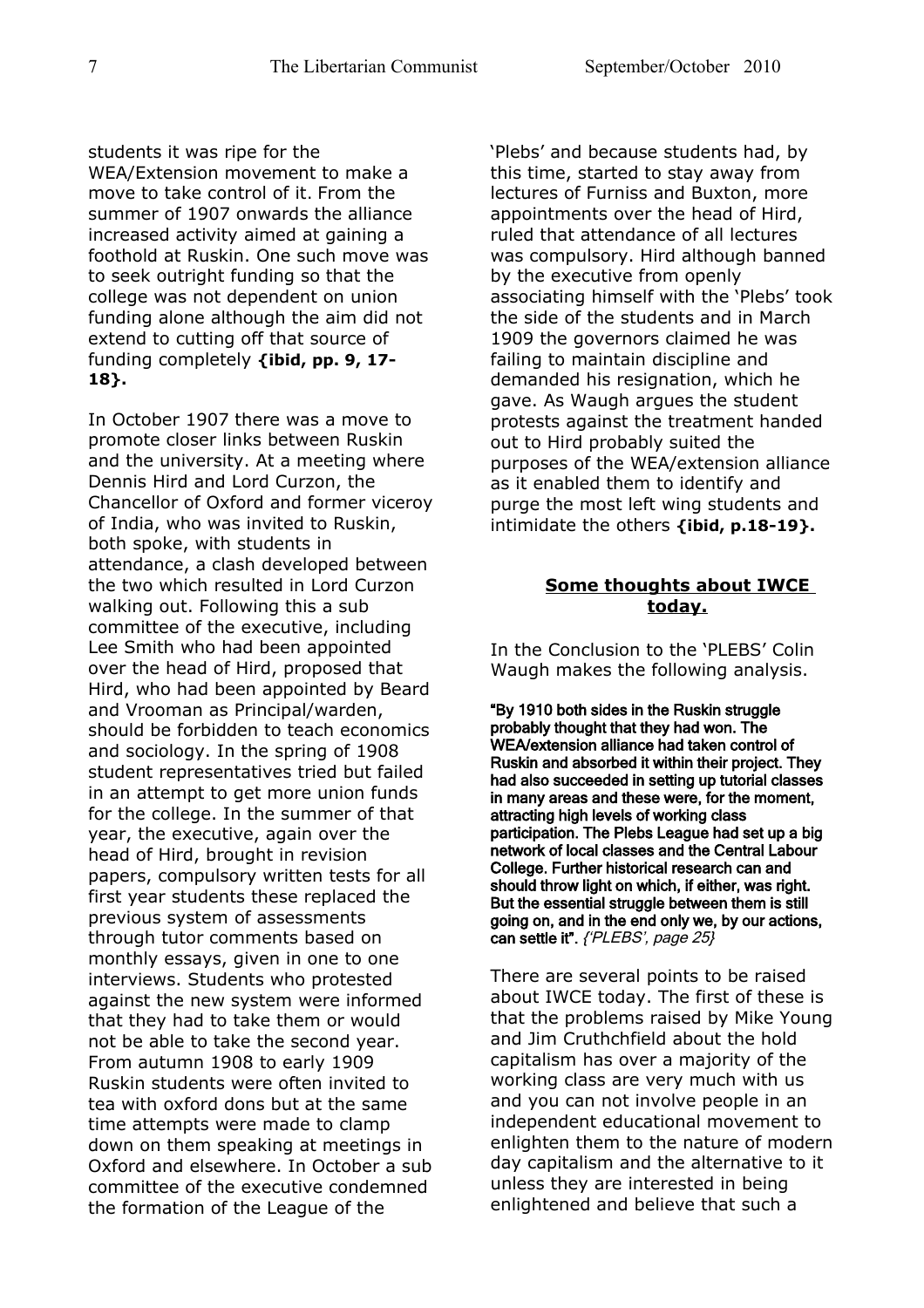process is necessary. However if as groups and individuals seeking radical change we have given up on the process of education because of these precise difficulties then we are failing to appreciate the reality of our situation. What must also be remembered in all this is that we are not just talking about educating those outside our movements but also of educating ourselves as part of the process. Jim Crutchfield in the previously mentioned piece in the Industrial Worker suggests that in the next period, the IWW devote the majority of its energies and resources in preparing the groundwork for this educational process. He states, and this applies not just to the IWW but all of us in the ASNM sector:

"If we fail to educate ourselves and the workers we want to organise, then the best we can hope for is to become a vanguard- and enlightened elite at the head of a mass of pure and simple, unthinking foot soldiers capable only of destroying the old society, instead of building a new and better one within the shell or the old." {Industrial Worker, October 2009, WiC forum 22<sup>nd</sup> October 2009}

The first question is how do we go about organising independent working class education? It is not going to come from the trade union movement we need something more than simple and pure trade unionism. So it probably needs to come from an umbrella organisation of groups who agree that socialism/communism is about something more than re-arranging capitalism with state bureaucrats and committees replacing private capitalists and corporations. Local, district or regional educational groups are a good starting point and these could develop out of discussion groups. In this context it is an encouragement to see the development of Radical History Groups in several places and The Libertarian Communist would be pleased to hear from people involved in these and similar projects. Internet web site discussion forums can also play a role,

the World in Common and Libcom.org forums are a good example here but these need to make the move from purely online discussion forums and branch out into discussion groups based on participants in given areas meeting up and taking it forward. In the context of the internet an interesting piece was placed on the WiC forum by Julian Prior about a development called Open Education(al) Resources (OER) The OER is open to all, no charge or deadlines and life-long participation. There is up to date content which everyone can edit and update. The materials are normally the product of many authors and there are many contributions from people other than authors. This does look like an interesting development and there is further discussion on the OER on the University of Utopia website **{Julian Prior, World in Common forum June** 2010}. Our written publications can play an educational role as can conferences, day or weekend schools, radical film groups and so on. There are probably a host of other possibilities so please feel free to write in with your views and suggestions.

Another issue is what teaching and learning methods would be applicable to an IWCE movement in today's environment. The work and ideas of Paulo Freire's are mentioned in an article by Colin Waugh **{Waugh, article on talk at Ruskin 27/3/10}** A piece on Freire was also posted on the WiC forum in June this year, the original source was

[miaumiatonomyandsolidarity@wordpress.com.](mailto:miamiautonomyandsolidarity@wordpress.com) Freire argues that what he terms as the **'banking'** concept of education which seeks to impose or simply transfer information as infallible or self evident doctrine and views students as merely passive objects should be rejected in favour of **'Problem Posing'** education or what Freire terms as **'Critical Pedagogy'**. This is where the person responsible for communicating something to others offers their ideas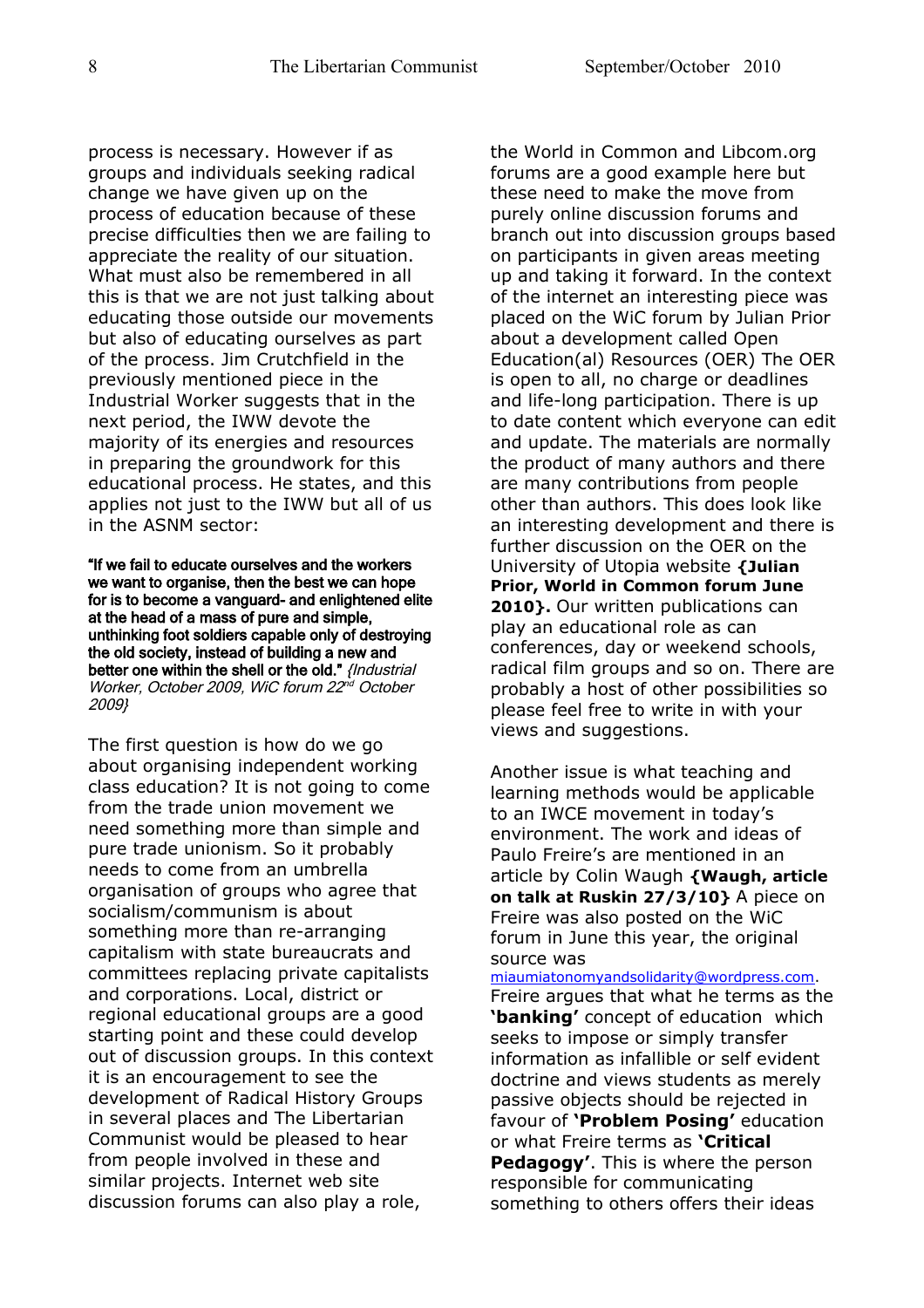not as something that must be accepted but as something to be considered. Whilst the **'banking'** system favours the continuation of hierarchical relations and institutions **'problem posing'** or **'critical pedagogy'** favours a libertarian form of education and seeks to develop critical thinking as opposed to just accepting what we are told or have read. This would seem more in line for IWCE and more suitable for a movement seeking to create the conditions for a self organised movement aiming at a conscious revolution.

Today there is a mass of further education courses open to working class people of all ages but even the most radical and free thinking of courses, and very few of these exist in mainstream education anywhere, are going to offer the chance to consider a genuine critique of capitalist society and construct a self organised movement for a free society. When we speak of IWCE we are not focusing on the needs of the trade union movement as that operates within a capitalist mentality and would not be a genuine independent educational movement. There are of course people within that movement who share our ideas who can help with the work of developing a genuine movement as there are those working in the education sector who can also perform a vital role. What is clear is that groups within the ASNM sector, whether in their own organisations or working together need to give IWCE a place near the top of their agenda.

Branksome, Poole, Dorset, BH12 1BQ.

# What's Happening

#### **News from the ASNM Sector.**

#### **(1) Proposal to rebuild Industrial Syndicalism in the UK**

At the present time the aims of the project are: 1) To get a one off issue of The Industrial Syndicalist finished and printed in time for TUC (September  $13<sup>th</sup>$ ) and get a distribution team organised for Manchester. 2) Organise a meeting for the Anarchist Bookfair in London on October 23rd. This is subject to getting it organised in time and there seems to be a difference of opinion about the necessity of it. 3) Organise something for the start of November in Tonypandy. This is something to pass on to people in the Wales and Bristol region. Organise a national syndicalist conference, (probably in November). Ideally this would be organised in time to advertise it in the Industrial Syndicalist. The following two articles form the basis of the project

# **List informations**

Where does the trade union movement go from here? After 13 years of a Labour government that refused to remove the repressive anti-trade union laws, we now have a coalition in power that's unlikely to make any positive changes. On the contrary, despite their talk of greater freedom, no mention has been made of trade union freedom – before the election, the Tories had discussed making the nightmare balloting procedure more onerous.

As we've seen recently, the courts have become the frontline of the bosses fight against the unions. Despite Unite winning a last minute appeal against one ridiculous ruling, other rulings stand. One is the Johnston Press injunction against the National Union of Journalists where they "proved" that they don't employ any journalists. They just decide all the things that bosses usually do – all of the power,

The Libertarian Communist is sent out by post or email, free of charge. A big thank you to those readers who have made donations either by money or postage stamps. Such donations help keep this discussion bulletin going and hopefully will achieve, in time, a bigger and better publication. If you wish to make a financial contribution please make cheques payable to (World of Free Access) and send them or stamps to, c/o Ray Carr, Flat 1, 99 Princess Road,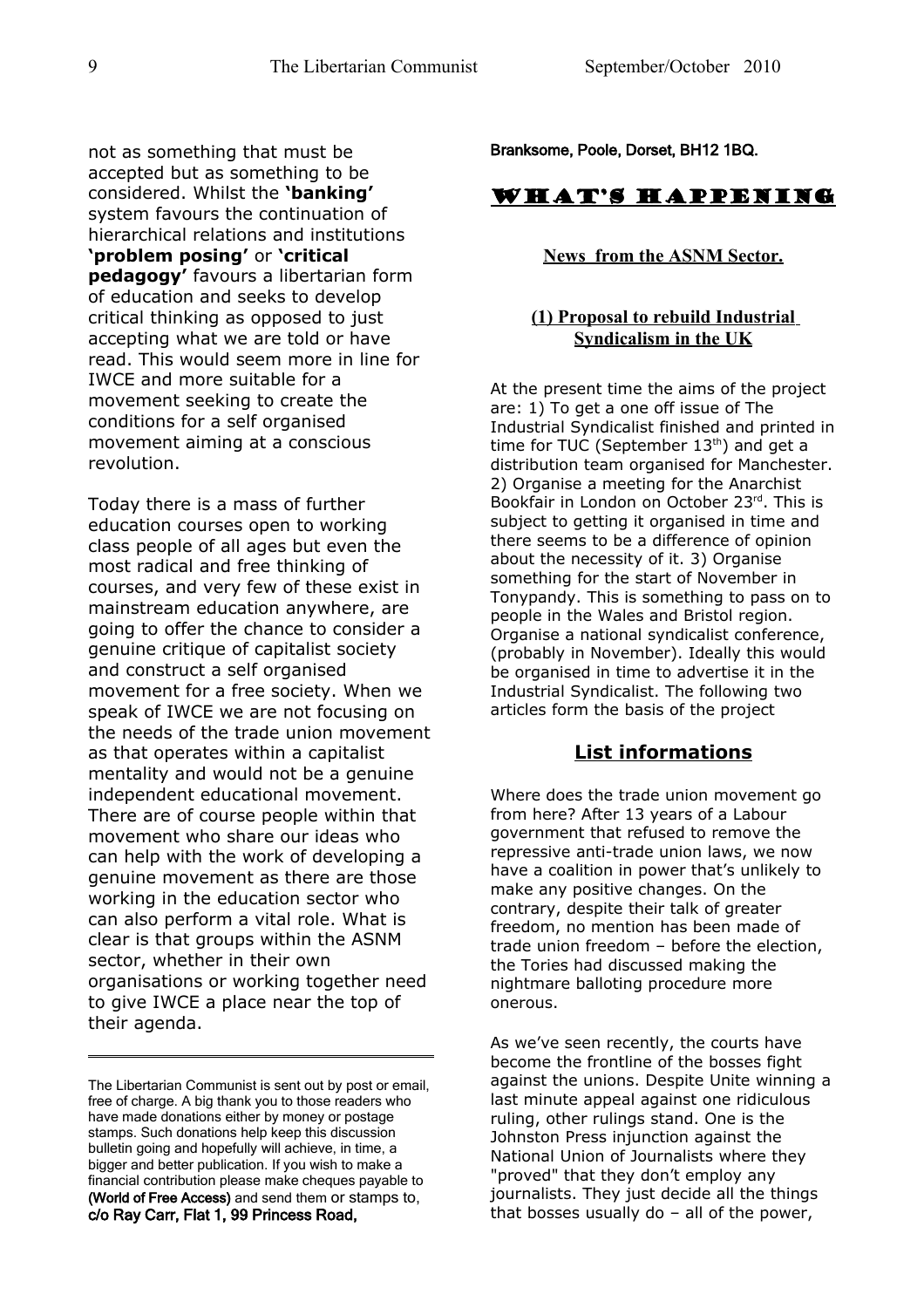but none of the responsibility.

Unions need to concentrate on building their own strength to fight back and they need to do it now. Talk about rebuilding the Labour Party Left or building alternative parties is a diversion – it won't happen quickly, if at all, and it ignores the fact that militant trade union activity is a political power in and of itself.

Most people who are not in unions have never been asked, recruitment needs to be a priority for every union. More members mean more resources and more capacity to fight back. And unions need to grow, particularly in the private sector, if they're going to build a serious fight-back against the cuts and any other attacks on union rights.

And, if the courts continue trying to make strikes illegal, then there will be a lot more "illegal" strikes, occupations and maybe more. One hundred years later, time for another "Great Unrest".

This list is for people involved in the project to bring the syndicalist ideas of 100 years ago back into the mainstream.

#### Campaign to bring syndicalism back into the mainstream of the trade union movement

# **Context**

2009 saw a massive rise in what could be described as proto-syndicalist industrial actions in the UK and Ireland. The year began with the Lindsey Oil Refinery dispute, which saw mass walk-outs and widespread solidarity action, while Irish workers at Waterford Crystal engaged in a two-month sit-in.

As the year progressed, major sit-ins occurred at the Visteon factories in Belfast, Basildon and Enfield, at Vestas on the Isle of Wight, at the Dublin branch of Thomas Cook, and at the 4Home store in Mitchelstown, Cork.

What all these disputes had in common was their unofficial nature, their spontaneous occurrence without the involvement of union bureaucracy and, in the case of the Lindsey

dispute, the fact that many of the workers were not unionised. However, none of the disputes had particular radical aims, most were, in fact, protests against closures of businesses that were at least partially resolved by improved payments to disgruntled workers.

These disputes coincided with the global collapse of the neoliberal economic system amidst the general failure of the traditional left to take advantage of the situation. They also coincided with the declining fortunes of the Labour government that has failed to remove most of the anti-trade union laws put in place by Thatcher's government in the 80s. The prospect of a new Tory government and new attacks on trade unions (such as ballot quotas) is very real in 2010.

# The historical perspective

The period between 1910 and the outbreak of the First World War in 1914 saw an explosion in syndicalist activity in the UK and Ireland. Syndicalism, for that short time, became the dominant political idea for radical trade union activists and union membership exploded as militant action drew in more workers.

A range of factors led to the decline of the movement in 1914:

- the outbreak of war boosting patriotic feeling in the country;
- the move towards nationalism in Ireland (which led to the execution of James Connolly in 1916);
- splits within the movement (symbolised by the split between Tom Mann and Guy Bowman) the internment of Rudolf Rocker and collapse of Jewish syndicalism;
- the success of the Russian Revolution, which led to Marxist-Leninism dominating British left politics for decades afterwards.

Syndicalism as a political concept has suffered at the hands of historians, left and right. Dismissed as spontaneous, disorganised outbreaks of disgruntled workers or defined as the primitive forerunner of the more developed Marxist politics that followed, syndicalism in the UK and Ireland is rarely defined as the vibrant and democratic movement that it was. Elsewhere, particularly in Spain, syndicalism became a truly revolutionary force.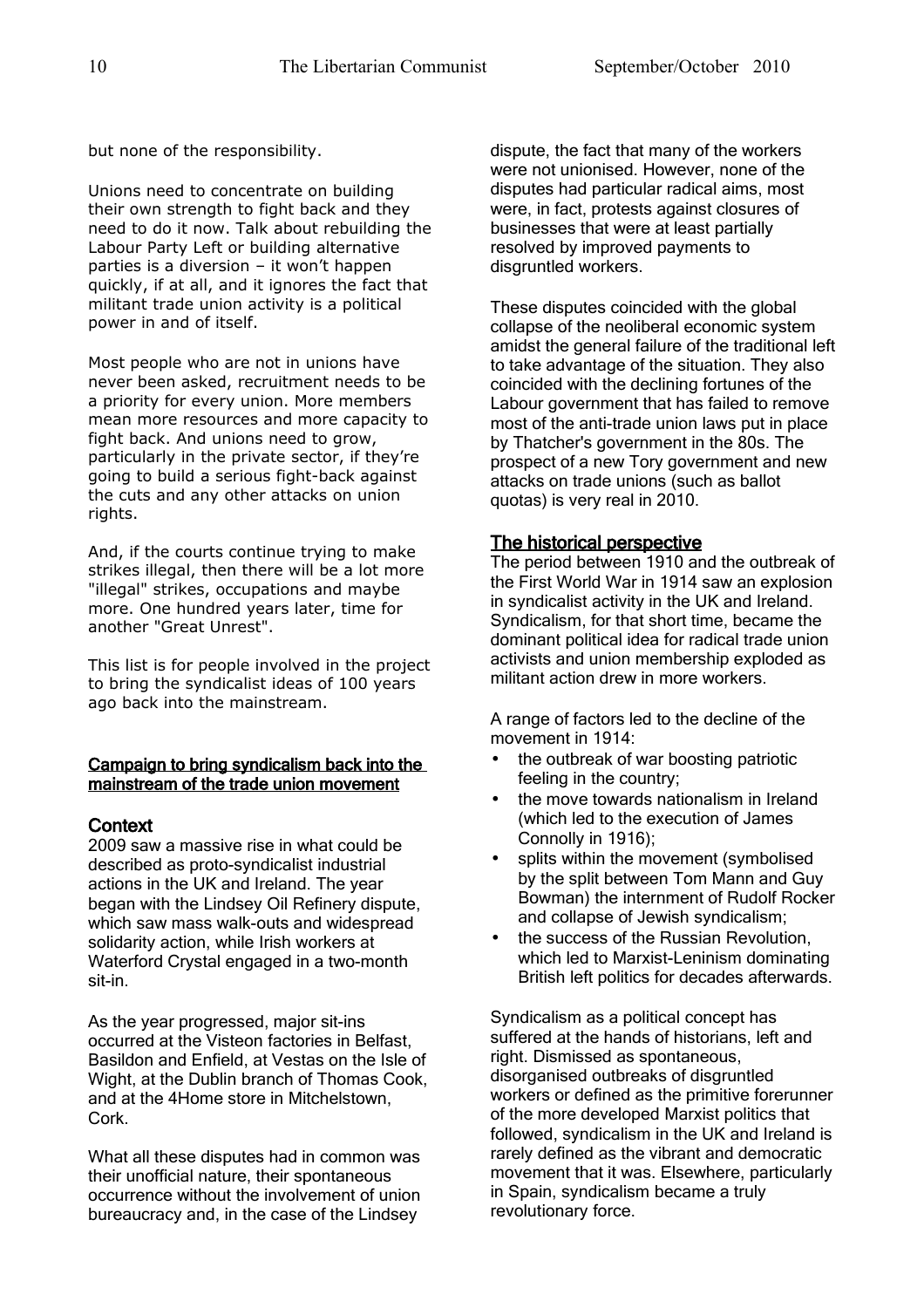#### industrialistsyndicalist@lists.riseup.net

# (2) News from Sol Fed in North London northlondonsf@riseup.net

#### Dear Lib Com

Greetings from North London Solidarity Federation. We have recently undertaken the task of putting together regular sessions on workplace organising. Many leftists groups assume de facto positions loyalty to the trade union movement despite its retreat politically and organisationally from most peoples' lives. We think this is a mistake. There is a new generation of people who have no experience with trade unions and little class struggle experience. Simple matters of how to organise in the workplace should not be the reserve of TUC training courses. To that end we have started to run several workplace organising sessions and have had a very good response.

As well as carrying out general distribution of propaganda, we continue to support struggles where we can, along with other libertarians have started 'practical solidarity' – a joint strike support venture in London and work where possible with our comrades in the Anarchist Federation.

# **Radical History Network of North London.**

For details contact Alan Woodward on 020 8292 8862 or RaHN at alan@petew.org.uk Email: [radicalhistorynetwork@googlemail.com](mailto:radicalhistorynetwork@googlemail.com)

#### worldsocialistmovement/SPGB:

======================================

**worldsocialism.org/spgb: Postal address: 52 Clapham High Street London SW4 7UN. Email spgb@worldsocialim.org**

# Northern Anarchist Network (NAN)

If you want further information about this group contact: Brian Bamford, 46 Kingsland Road, Rochdale, Lancs Ol1 3HQ or email [northernvoices@hotmail.com](mailto:northernvoices@hotmail.com)  ======================================

#### World In Common: [www.worldincommon.org](http://www.worldincommon.org/) Email [worldincommon@yahoogroups.com](mailto:worldincommon@yahoogroups.com)

As stated previously very good for discovering groups that do, or have made up the Anti State, Non Market sector. It is well worth exploring as some of the posts give out information you might not have picked up elsewhere. Some of the news and articles featured in TLC are sourced from this website. So join the forum and help take it forward.

======================================

#### **Anarchist Federation:**

 **[www.afed.org.uk :](http://www.afed.org.uk/) Postal Address BM Arnafed, London WC1N 3XX. Email [info@afed.org.uk](mailto:info@afed.org.uk)**

 A new pamphlet has recently been published, **An Introduction to Anarchist Communism.** The Manchester website is well worth a visit for looking at texts from former organisations such as Solidarity, Subversion and Wildcat.

====================================== The following three groups are industrial unions. They offer an anti bureaucratic alternative to trade unions. You can join either as an individual or if there is support for organising at your workplace.

#### **Solidarity Federation.**

 **[www.solfed.org.uk](http://www.solfed.org.uk/) or PO Box 29, South West P D.O Manchester M15 5HW** Email: [solfed@solfed.org.uk](mailto:solfed@solfed.org.uk)

**Industrial Workers of the World: www. iww.org Or P/O Box 7593, Glasgow, G42 2EX** Email: rocsec@iww.org.uk.

**Workers International Industrial Union. [www.wiiu.org](http://www.wiiu.org/) or**

**[www.deleonism.org/wiiu.htm](http://www.deleonism.org/wiiu.htm) or see the article on Industrial Unionism in issue 9**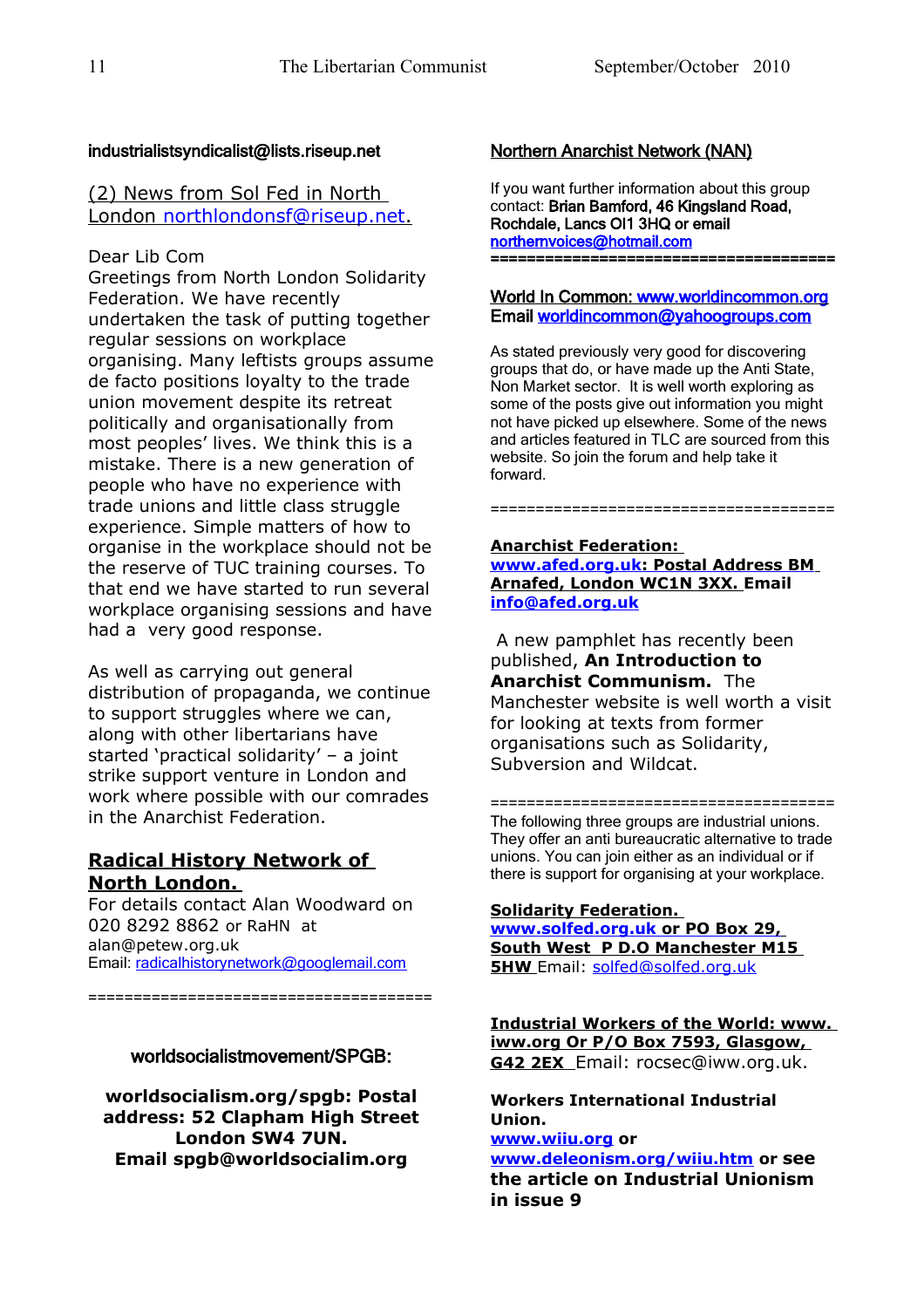#### www.Libcom.org

Another place to keep up with news from around the world from a Libertarian Communist view point. Also has Library, History and Gallery sections as well as active online forums.

#### Wrekin Stop War

This can be found at [www.wrekinstopwar.org](http://www.wrekinstopwar.org/) or contact

Duncan Ball, 23 Sunderland Drive, Leegomery Salop, TF1 6XX email:

[admin@wrekinstopwar.org.uk](mailto:admin@wrekinstopwar.org.uk)

#### Red and Black Notes

The geo cities site that used to host RBN has been out of action for some time. You can obtain some RBN items from libcom.org as listed above. If you want to know more than read issue 6 Of The Libertarian Communist and the article by Neil Fettes pp.4-7. Recommended site if you can still obtain the full listings.

See also: Institute for Anarchist Studies, the similar but separate, Anarchist Studies Journal and the Socialist Labour Party of America [\(www.slp.org\)](http://www.slp.org/). Not to be confused with the Scargill mob.

#### Red Anarchist Action Network (RAAN) [www.redanarchist.org](http://www.redanarchist.org/)

**This site has been listed previously but as it echoes our own position we are reproducing some of the text from their website.**

The (anti-state) communist and anarchist movements, often as a result of ignorance. confusion, or historical conditions, have for too long remained separate. Often allied but not united; and at times even distrustful of each other. And yet history has shown us that when they are united, they form the most penetrating and complete analysis of the world we live in, as well as the most promising and realistic vision for changing it.

In most of the world we face a serious problem in using the word 'communist.' Due in part to the propaganda of the ruling-class, based on Leninist deviations, this word has become synonymous

with state-controlled capitalism, and the totalitarian tendencies and structures therein. Thus, people have thought of several adjectives to use to modify the term, so that it takes on its true character: "anti-state", "libertarian", "anarchist", "free", "autonomist", etc. This hyphenation is good for shorthand when there isn't the time to explain that one is "not that kind of communist", or that "what people normally call communism isn't really communism in any way, shape or form."

There is no such thing as 'authoritarian communism', nor an 'authoritarian communist.' As the root of the word communism suggests, communism must have at its heart communal activity. In other words activity, free from the constraints of authoritarianism, in which each person is involved directly and equally. Thus, 'authoritarian communists' (Leninists, Trotskyists, Stalinists, Maoists, Bolsheviks, etc.) are not communists at all. Their ideas, based as they are in the capitalist social relation of hierarchies, which culminate in the state, have only reproduced in the former Soviet Union, China, etc., capitalism in a state-controlled form.

Communism, due to its anti-authoritarian nature, means the destruction of the state. Even Marx, from whom Leninists and others claim to take their cue, knew this fact. Thus it is unnecessary to modify the word communism with such adjectives as anarchist, libertarian, anti- state, free, autonomist, etc. Communism includes all of these when understood in its true meaning. Unfortunately, we face a situation in which the deliberate obscuring of the term by the rulingclasses and their various states, based in the deviations perpetuated by Leninists and others, forces us to use these redundant words to emphasize what we stand for. Thus it is really important as part of theoretical and propaganda work to undermine the ruling-class/Leninist misuse of the word and re-appropriate 'communism' for its proper use. However, among us are people who identify as anarchist, libertarian Marxist, council communist, just communist, or none of these terms. But we are, and must be, united by (as far as we understand it at this point) truly communist (anti-)politics. ======================================

#### Another place to get your books/Literature.

Looking for books, pamphlets or Journals from the Anti state, non Market perspective well try the following: STIMULANTS at [www.radicalbooks.co.uk](http://www.radicalbooks.co.uk/)